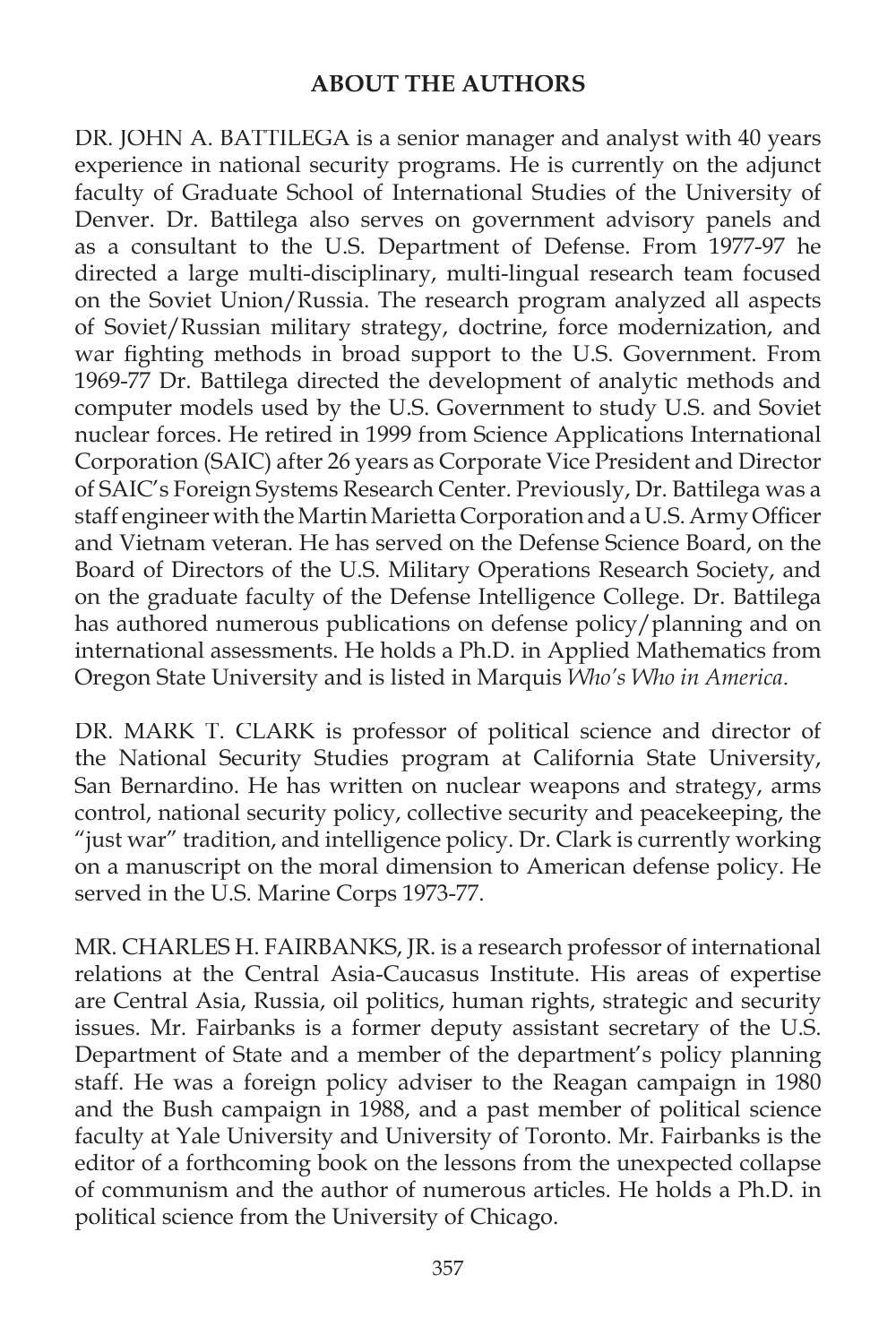MR. TOD LINDBERG is a research fellow at the Hoover Institution, Stanford University and editor of its Washington-based bimonthly journal *Policy Review.* He is editor of *Beyond Paradise and Power: Europe, America and the Future of a Troubled Partnership* (Routledge, 2004). Mr. Lindberg writes a weekly column about politics for the *Washington Times* and is a contributing editor to the *Weekly Standard*.

DR. RICHARD R. MULLER is Professor of Military History at the USAF Air Command and Staff College, Maxwell AFB, AL, where he teaches courses in military thought, national security studies, the history of airpower, and military history. He has served as course director, department chair, vice dean for academics, and dean. He specializes in World War II air power. A native of New Jersey, Dr. Muller earned his B.A. in history from Franklin and Marshall College, Lancaster PA, and his M.A. and Ph.D. degrees in European Military History from The Ohio State University. Dr. Muller has held fellowship appointments at the Smithsonian's National Air and Space Museum and Yale University. He is the author of *The German Air War in Russia* (1992) and (with James S. Corum) *The Luftwaffe's Way of War: German Air Force Doctrine 1911-1945* (1998), as well as several articles and book chapters. Dr. Muller is presently collaborating on a major study of the aerial defense of Germany during the Second World War.

DR. JAMES MULVENON is Deputy Director, Advanced Analysis at the Center for Intelligence Research and Analysis (CIRA). Previously he was a Political Scientist at the RAND Corporation in Washington, DC, and Deputy Director of RAND's Center for Asia-Pacific Policy. A specialist on the Chinese military, his current research focuses on Chinese C4ISR, strategic weapons doctrines (computer network attack and nuclear warfare), Chinese military commercial divestiture, and the military and civilian implications of the information revolution in China. His most recent book, *Soldiers of Fortune* (Armonk, NY: M. E. Sharpe, 2001), examines the Chinese military's multi-billion dollar business empire. Dr. Mulvenon received his Ph.D. in political science from the University of California, Los Angeles.

LIEUTENANT GENERAL WILLIAM E. ODOM, U.S. Army, Retired, is a senior fellow at the Hudson Institute and an adjunct professor at Yale University. He was the director of the National Security Agency, 1985-88, Assistant Chief of Staff for Intelligence, Department of the Army, 1981-85, and served in the White House on the NSC Staff, 1977-81. One of his areas of staff responsibility on the NSC staff was nuclear command and control and nuclear employment policy.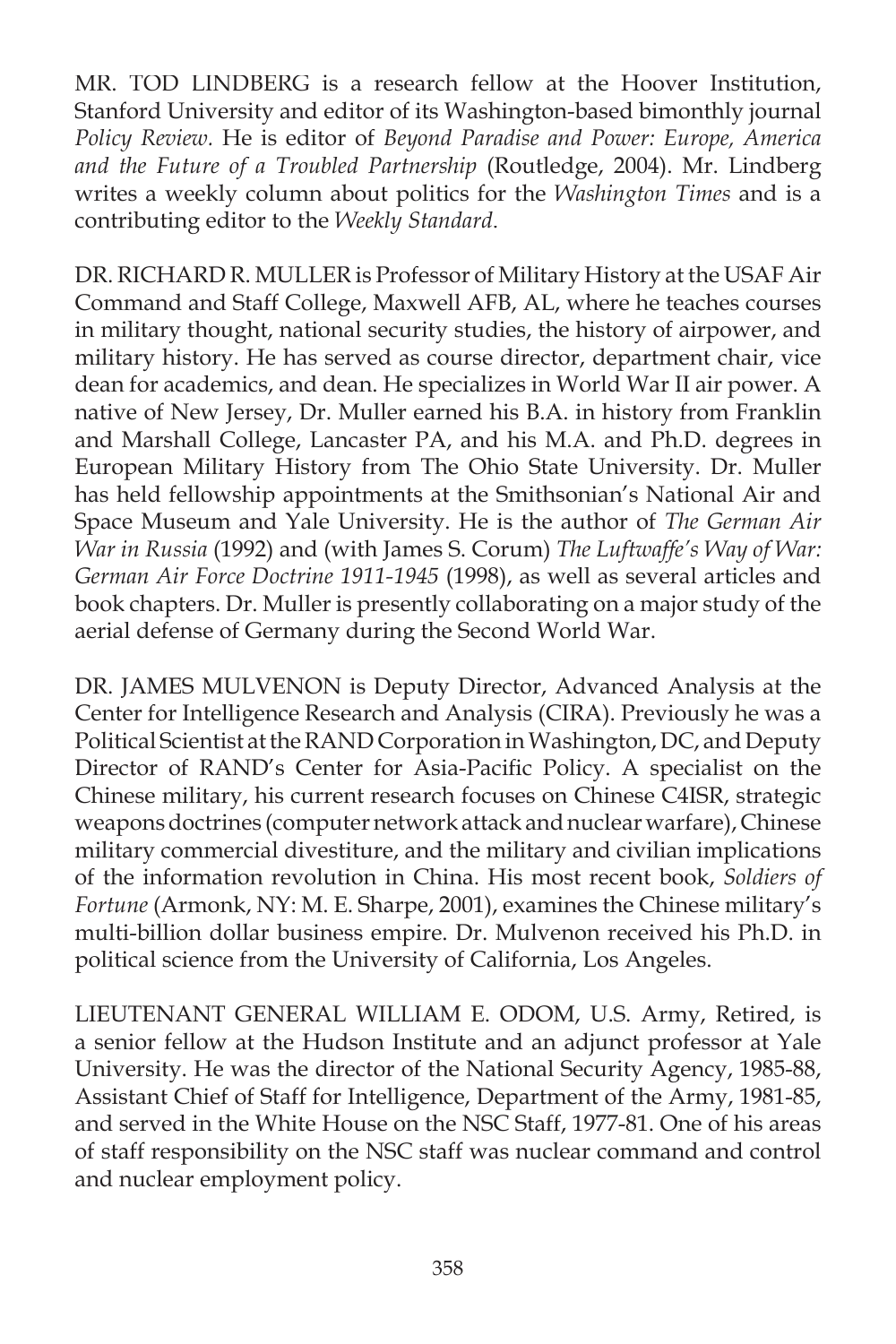MR. MICHAEL QUINLAN graduated from Oxford and served for 2 years in the Royal Air Force. Most of his subsequent career as a civilian official was spent in the defense policy field, and he worked extensively on UK and NATO nuclear-weapon policy, doctrine and arms control. As Policy Director in the Ministry of Defence from 1977 to 1981, Mr. Quinlan was closely involved in the move from *Polaris* to *Trident* for the UK strategic force, and in the NATO High-Level Group on the modernization of intermediate nuclear forces. His final post was as Permanent Under-Secretary of State, the senior nonpolitical civilian in the Ministry of Defence from 1988 to 1992. Mr. Quinlan was Director of the Ditchley Foundation for 7 years. He has written many articles on nuclear-weapon issues. In 1997 the Royal United Services Institute for Defence Studies published his monograph *Thinking About Nuclear Weapons*.

MR. HENRY S. ROWEN is a senior fellow at the Hoover Institution. He is also Director emeritus of the Asia/Pacific Research Center at Stanford University and Professor of Public Policy and Management emeritus at the university's Graduate School of Business. From 1989 to 1991, Mr. Rowen was the Assistant Secretary of Defense for International Security Affairs in the U.S. Department of Defense. He was Chairman of the National Intelligence Council from 1981 to 1983, served as President of the RAND Corporation from 1968 to 1972, and was Assistant Director of the U.S. Bureau of the Budget from 1965 to 1966. Currently, Mr. Rowan is a member of the Defense Department's Policy Board. His recent publications are (as editor) *Behind East Asian Growth: The Political and Social Foundations of Prosperity*, published by Routledge Press, 1998; and *The Silicon Valley Edge: A Habitat for Innovation and Entrepreneurship*, published in November 2000 by the Stanford University Press. His article, "Let's Retire Kim Jong Il" was published in *Policy Review* in October 2003. Mr. Rowan is currently doing research on regions of innovation and entrepreneurship throughout Asia and on economic and political topics in Asia.

DR. HARVEY M. SAPOLSKY is Professor of Public Policy and Organization in the Department of Political Science and Director of the MIT Security Studies Program. Dr. Sapolsky completed a B.A. at Boston University and earned an MPA and Ph.D. at Harvard University. He has worked in a number of public policy areas, notably health, science, and defense and specializes in effects of institutional structures and bureaucratic politics on policy outcomes. In the defense field Dr. Sapolsky has served as a consultant to the Commission on Government Procurement, the Office of the Secretary of Defense, the Naval War College, the Office of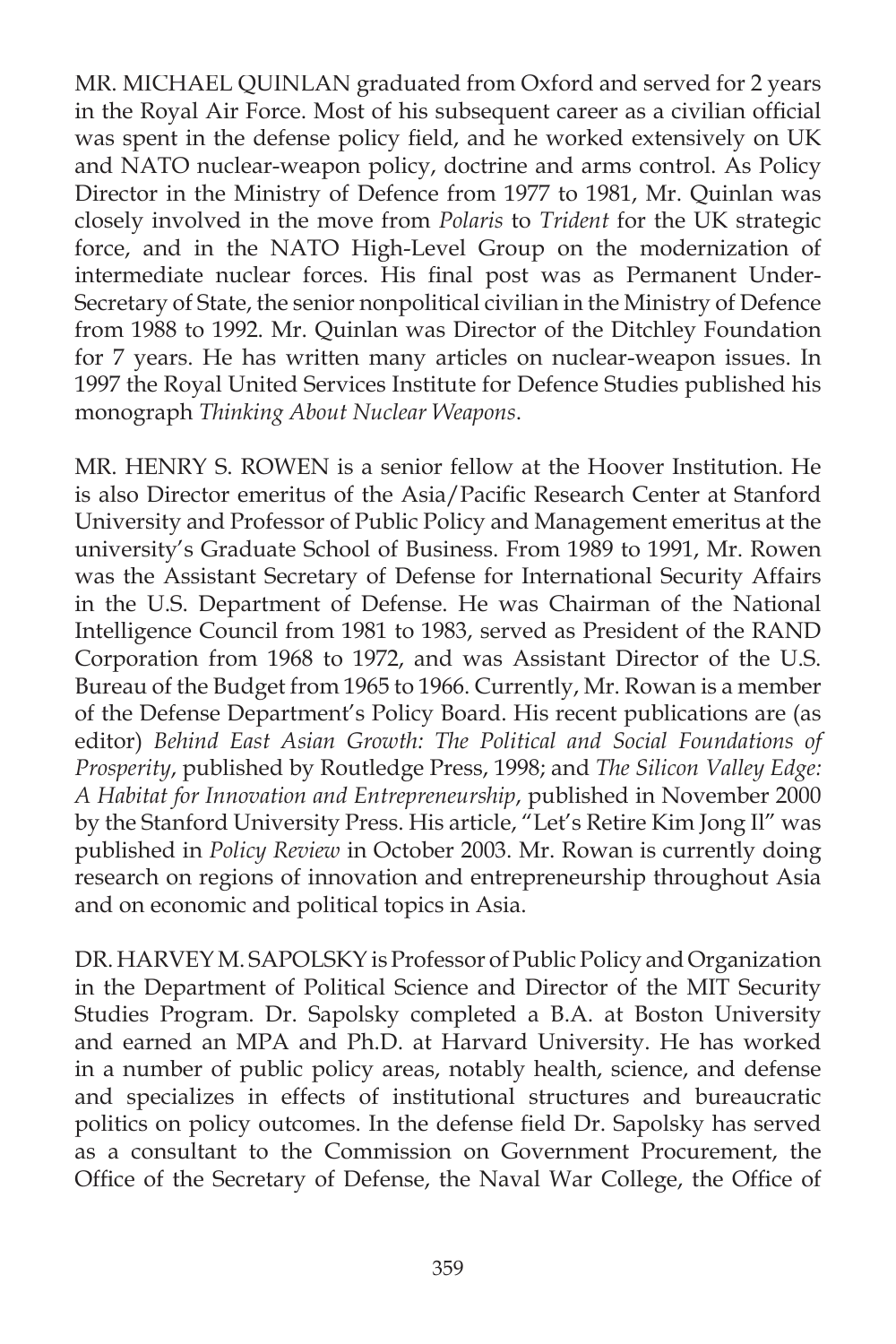Naval Research, the RAND Corporation, Draper Laboratory, and Johns Hopkins Applied Physics Laboratory, and has lectured at all of the service academies. He is currently focusing his research on three topics; interservice and civil/military relations; the impact of casualties on U.S. use of force; and the future structure of defense industries. Dr. Sapolsky's most recent defense-related book is titled *Science and the Navy*, and is a study of military support of academic research.

MR. HENRY D. SOKOLSKI is the Executive Director of the Nonproliferation Policy Education Center, a Washington-based nonprofit organization founded in l994 to promote a better understanding of strategic weapons proliferation issues for academics, policymakers, and the media. He served from 1989 to 1993 as Deputy for Nonproliferation Policy in the Office of the Secretary of Defense and earlier in the Office of Net Assessment and as a legislative military aide in the U.S. Senate. Mr. Sokolski has authored and edited a number of works on proliferation related issues including, *Best of Intentions: America's Campaign Against Strategic Weapons Proliferation* (Westport, CT: Praeger, 2001).

MR. BRUNO TERTRAIS is a Senior Research Fellow for Strategic Studies at the *Fondation pour la Recherche Stratégique* as well as an Associate Researcher at the *Centres d'Etudes des Relations Internationales.* He is also a member of the editorial board of *Critique Internationale,* a member of the International Institute for Strategic Studies (IISS) and an associate member of the editorial board of *Survival*. Mr. Tertrais' previous positions include Director of the Civilian Affairs Committee, NATO Assembly; Visiting Fellow, the Rand Corporation; and Special Assistant to the Director of Strategic Affairs, French Ministry of Defense. His publications include *Nuclear Policies in Europe* (Oxford University Press, 1999); *U.S. Missile Defence: Strategically Sound, Politically Questionable* (Center for European Reform, 2001); *L'Asie Nucléaire* (Institut Français de Relations Internationales, 2001); *La GuerreSans Fin. L'Amérique dans l'engrenage* (Seuil, 2004).

DR. DAVID S. YOST is a professor at the Naval Postgraduate School, Monterey, California. His publications include *NATO Transformed: The Alliance's New Roles in International Security* (United States Institute of Peace Press, 1998) and *The US and Nuclear Deterrence in Europe* (International Institute for Strategic Studies, 1999). He worked in the Department of Defense, primarily in the Office of Net Assessment, in 1984-86, while holding fellowships from NATO and the Council on Foreign Relations. Mr. Yost has been a fellow at the Woodrow Wilson International Center